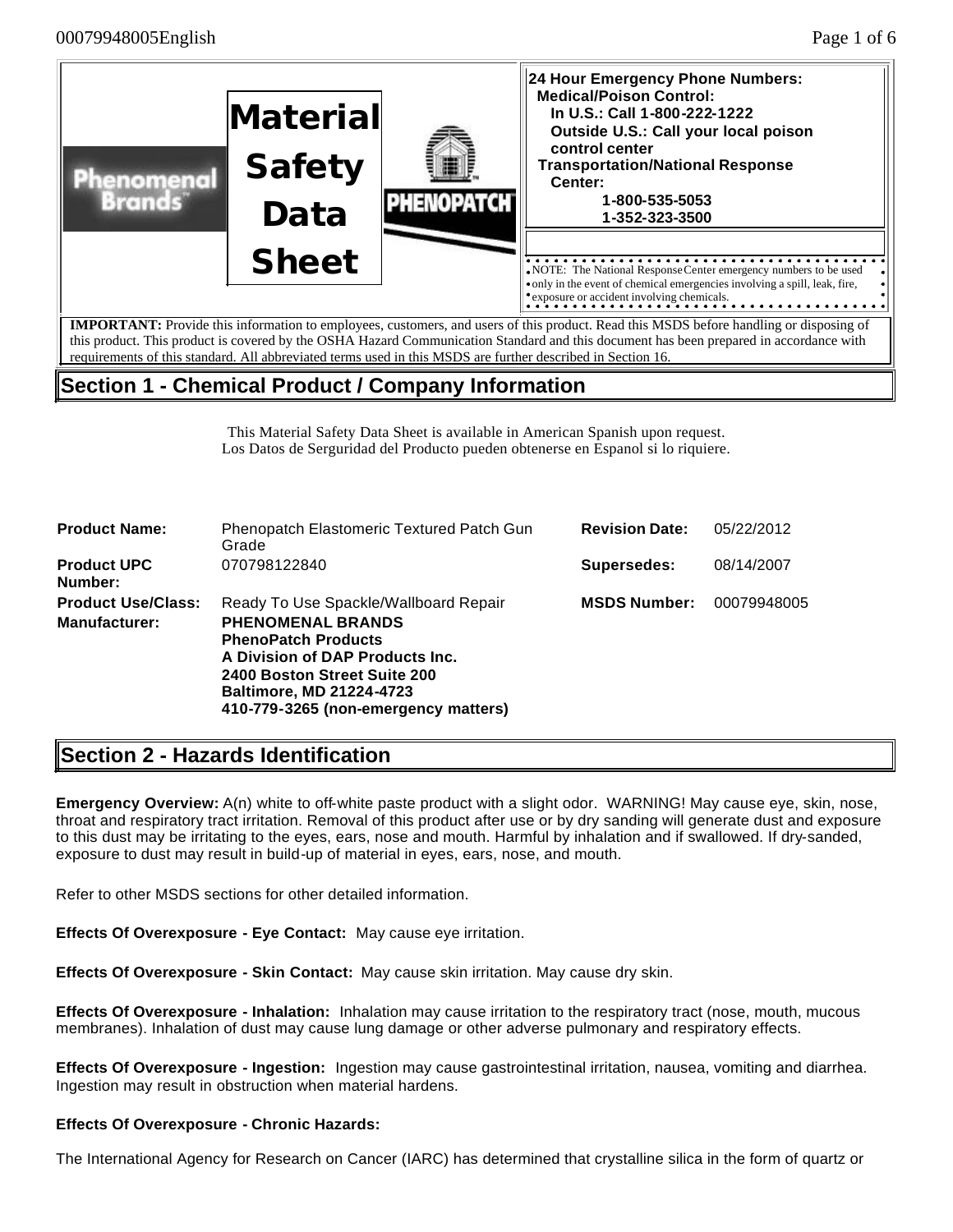### 00079948005English Page 2 of 6

cristobalite that is inhaled from occupational sources is carcinogenic to humans (Group 1- carcinogenic to humans). Refer to IARC Monograph 68, Silica, Some Silicates and Organic Fibres (published in June 1997) in conjunction with the use of these materials. The National Toxicology Program (NTP) classifies respirable crystalline silica as "known to be a human carcinogen". Refer to the 9th Report on Carcinogens (2000). The American Conference of Governmental Industrial Hygienists (ACGIH) classifies crystalline silica, quartz, as a suspected human carcinogen (Group A2). Breathing dust containing respirable crystalline silica may not cause noticeable injury or illness even though permanent lung damage may be occurring. Inhalation of dust may have the following serious chronic health effects: Excessive inhalation of respirable dust can cause pneumoconiosis, a respiratory disease, which can result in delayed, progressive, disabling and sometimes fatal lung injury. Symptoms include cough, shortness of breath, wheezing, non-specific chest illness and reduced pulmonary function. Smoking exacerbates this disease. Individuals with pneumoconiosis are predisposed to develop tuberculosis. There is some evidence that breathing respirable crystalline silica or the disease silicosis is associated with an increased incidence of significant disease endpoints such as scleroderma (an immune system disorder manifested by fibrosis of the lungs, skin and other internal organs) and kidney disease.

**Primary Route(s) Of Entry:** Skin Contact, Inhalation, Ingestion, Eye Contact

**Medical Conditions which May be Aggravated by Exposure:** If dry sanded, asthma and asthma-like conditions may worsen from prolonged or repeated exposure to dust.

### **Carcinogenicity:**

| CAS No.    | Chemical Name       | <b>ACGIH</b>                | <b>OSHA</b> | IARC                                | <b>NTP</b>                       |
|------------|---------------------|-----------------------------|-------------|-------------------------------------|----------------------------------|
| 13463-67-7 | Titanium dioxide    | Not Listed.                 | Not Listed. | Possibly carcinogenic to<br>humans. | Not Listed.                      |
| 14808-60-7 | Silica, crystalline | Suspected human carcinogen. | Not Listed. | Carcinogenic to humans.             | Known To Be Human<br>Carcinogen. |

| Section 3 - Composition / Information On Ingredients |              |             |  |  |
|------------------------------------------------------|--------------|-------------|--|--|
| <b>Chemical Name</b>                                 | <b>CASRN</b> | $Wt\%$      |  |  |
| Limestone                                            | $1317-65-3$  | $30 - 60$   |  |  |
| Magnesium-alumino-silicate                           | 1318-00-9    | 1-5         |  |  |
| Titanium dioxide                                     | 13463-67-7   | $0.5 - 1.5$ |  |  |
| Silica, crystalline                                  | 14808-60-7   | $0.1 - 1.0$ |  |  |

## **Section 4 - First Aid Measures**

**First Aid - Eye Contact:** In case of contact, immediately flush eyes with plenty of water for at least 15 minutes. Get medical attention immediately.

**First Aid - Skin Contact:** Wash off immediately with soap and plenty of water.

**First Aid - Inhalation:** If inhaled, remove to fresh air. If not breathing, give artificial respiration. If breathing is difficult, give oxygen. Get medical attention immediately.

**First Aid - Ingestion:** Call a physician or Poison Control Center immediately. Do not induce vomiting.

**Note to Physician:** None.

**COMMENTS:** If over-exposure occurs, call your poison control center at 1-800-222-1222.

# **Section 5 - Fire Fighting Measures**

**Extinguishing Media:** Carbon Dioxide, Dry Chemical, Foam, Water Fog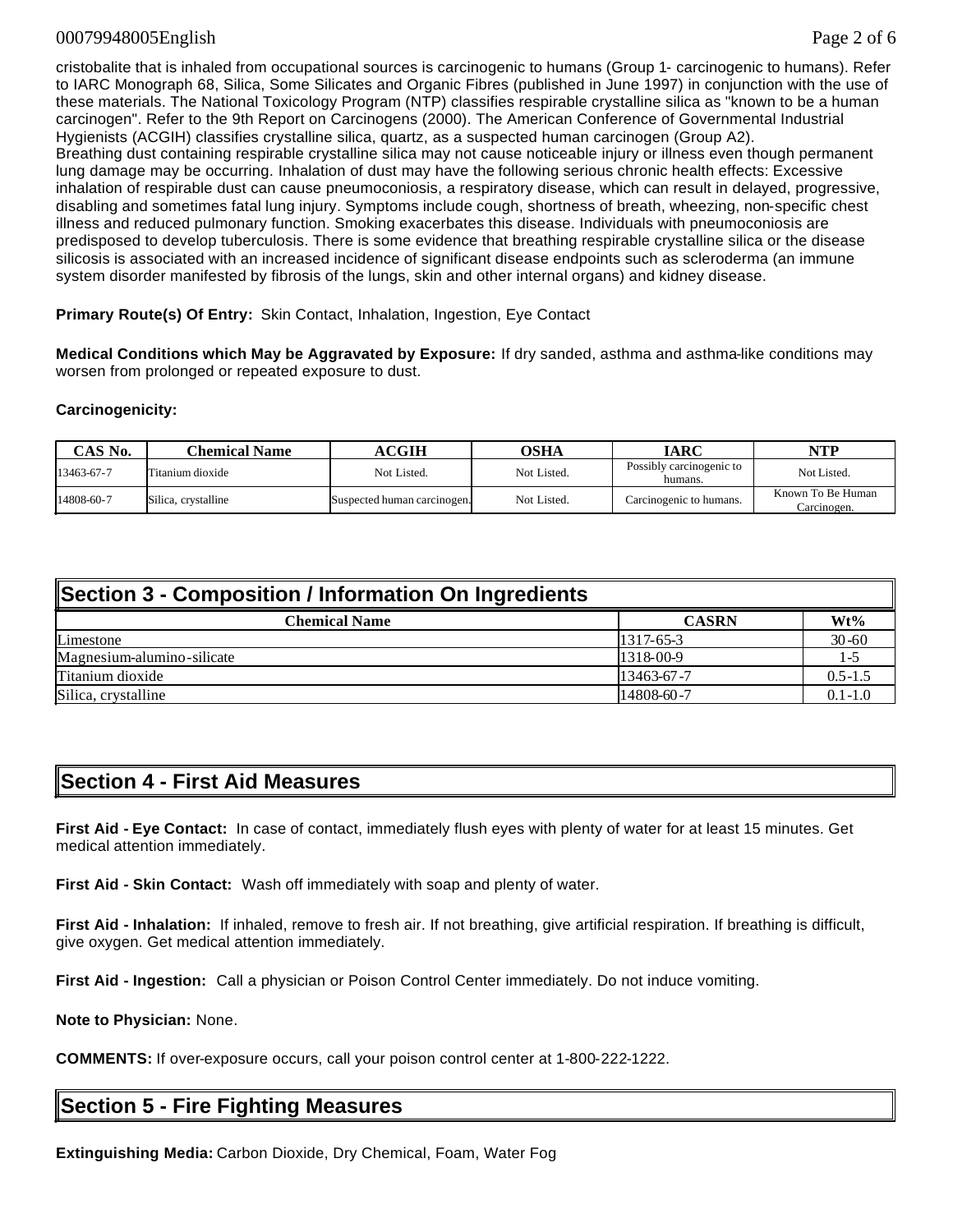**Unusual Fire And Explosion Hazards:** None known.

**Special Firefighting Procedures:** Cool fire-exposed containers using water spray.

## **Section 6 - Accidental Release Measures**

**Steps To Be Taken If Material Is Released Or Spilled:** Wear proper protective equipment as specified in Section 8. Scrape up dried material and place into containers.

## **Section 7 - Handling And Storage**

**Handling:** KEEP OUT OF REACH OF CHILDREN! Avoid contact with skin and eyes. Do not breathe dust. Removal of this product after use will result in the generation of Dust. If dry-sanded, exposure to dust may result in the build-up of material in eyes, ears, nose, and mouth which may cause irritation. Avoid excessive heat and handling. Wash thoroughly after handling.

**Storage:** Avoid excessive heat and freezing. Keep tightly closed. Do not store at temperatures above 120 degrees F. Store away from caustics and oxidizers.

| Section 8 - Exposure Controls / Personal Protection |              |                  |                   |                   |                                    |                  |                  |                 |
|-----------------------------------------------------|--------------|------------------|-------------------|-------------------|------------------------------------|------------------|------------------|-----------------|
| <b>Chemical Name</b>                                | <b>CASRN</b> | <b>ACGIH TWA</b> | <b>ACGIH STEL</b> | <b>ACGIH CEIL</b> | <b>OSHA TWA</b>                    | <b>OSHA STEL</b> | <b>OSHA CEIL</b> | Skin            |
| Limestone                                           | 1317-65-3    | 10 MGM3          | N.E.              | N.E.              | 5 MGM3<br>(respirable<br>fraction) | N.E.             | N.E.             | No <sub>1</sub> |
| Magnesium-alumino-silicate                          | 1318-00-9    | N.E.             | N.E.              | N.E.              | N.E.                               | N.E.             | N.E.             | No <sub>1</sub> |
| Titanium dioxide                                    | 13463-67-7   | 10 MGM3          | N.E.              | N.E.              | 15 MGM3                            | N.E.             | N.E.             | No <sub>1</sub> |
| Silica, crystalline                                 | 14808-60-7   | $0.025$ MGM.     | N.E.              | N.E.              | $10/(%SiO2 + 2)$<br>MGM3           | N.E.             | N.E.             | No <sub>1</sub> |

### **Exposure Notes:**

14808-60-7 The 2002 ACGIH Threshold Limit Values for Chemical Substances and Physical Agents lists the median Respirable Particulate Mass (RPM) point for crystalline silica at 4.0 microns in terms of the particle's aerodynamic diameter.

The TLVs for crystalline silica represent the respirable fraction.

OSHA PEL TWA for Quartz is calculated using the following formula: 10 mg/m3/(% SiO2 + 2). Both concentration and percent quartz for the application of this limit are to be determined from the fraction passing a size selector with the following characteristics.

| Aerodynamic diameter ( unit density sphere )    Percent passing selector |  |
|--------------------------------------------------------------------------|--|
|                                                                          |  |
|                                                                          |  |
|                                                                          |  |
|                                                                          |  |
|                                                                          |  |

**Precautionary Measures:** Contact lenses pose a special hazard; soft lenses may absorb and all lenses concentrate irritants.

**Engineering Controls:** Local ventilation of emission sources may be necessary to maintain ambient concentrations below recommended exposure limits. Prevent build-up of dust and vapors by opening windows and doors or use other means to ensure fresh air entry during application, drying and sanding. Wet sanding is recommended to avoid generation of dust.

**Respiratory Protection:** If concentrations exceed the exposure limits specified, use of a NIOSH-approved supplied air respirator is recommended. Where the protection factor is exceeded, use of a Self Contained Breathing Apparatus (SCBA) may be necessary. A respiratory protection program that meets the OSHA 1910.134 and ANSI Z88.2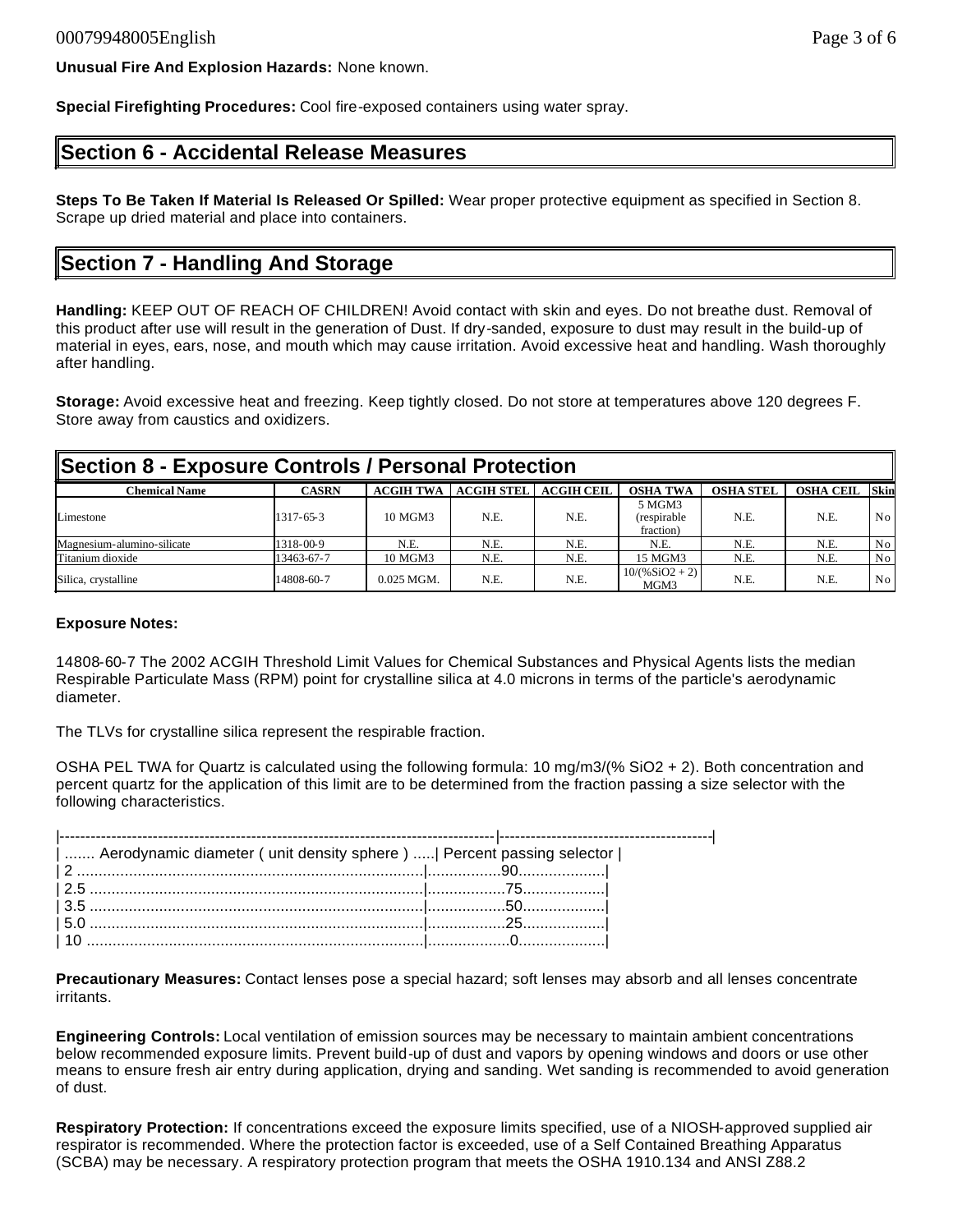### 00079948005English Page 4 of 6

requirements must be followed whenever workplace conditions warrant a respirator's use. Use an approved NIOSH/OSHA respirator if dry sanded.

National Institute for Occupational Safety and Health (NIOSH) has recommended that the permissible exposure limit be changed to 50 micrograms respirable free silica per cubic meter of air (0.05 mg/m3) as determined by a full shift sample up to 10-hour work shift.

**Skin Protection:** Wear gloves with repeated or prolonged use.

**Eye Protection:** Safety glasses with side-shields.

**Other protective equipment:** Not required under normal use.

**Hygienic Practices:** Remove and wash contaminated clothing before re-use.

**Important:** Listed Permissible Exposure Levels (PEL) are from the U.S. Dept. of Labor OSHA Final Rule Limits (CFR 29 1910.1000); these limits may vary between states.

**Note:** An employee's skin exposure to substances having a "YES" in the "SKIN" column in the table above shall be prevented or reduced to the extent necessary under the circumstances through the use of gloves, coveralls, goggles or other appropriate personal protective equipment, engineering controls or work practices.

## **Section 9 - Physical And Chemical Properties**

| <b>Boiling Range:</b>                    | Not Established    | V٤ |
|------------------------------------------|--------------------|----|
| Odor:                                    | Slight             | Οo |
| Color:                                   | White to Off-White | Е٧ |
| <b>Solubility in H2O:</b>                | Not Established    | Sr |
| <b>Freeze Point:</b>                     | Not Established    | pŀ |
| <b>Vapor Pressure:</b>                   | Not Established    | Vi |
| <b>Physical State:</b>                   | Paste              | Fŀ |
| Flash Point, F:                          | Greater than 200   | M  |
| Lower Explosive Limit, %: Not Determined |                    | Ur |

**Boiling Ranger Density:** Heavier Than Air **dor Threshold: Not Established Colorization Rate: Coloring Contract Slower Than n-Butyl Acetate Solubility:** 1.55 - 1.55 - 1.55 **Freeze Freeze Point: Between 7.0 and 12.0 Scosity: Vice Pressure Pressure Pressure Pressure Pressure Pressure Pressure Pressure Pressure Pressure Pressure Pressure Pressure Pressure Pressure Pressure Pressure Pressure Pressure Pressure Pressure Pressure Pressur Physical External** *Show* **Remainsdance Remainsdance Properties Figure 1.1.** Figure than 200 **C** (Seta Closed Cup) **Lower Explosive Limit, %:** Not Determined **Upper Explosive Limit, %:**Not Determined

When reported, vapor pressure of this product has been calculated theoretically based on its constituent makeup and has not been determined experimentally.

(See section 16 for abbreviation legend)

## **Section 10 - Stability And Reactivity**

**Conditions To Avoid:** Excessive heat and freezing.

**Incompatibility:** Strong oxidizing agents. Strong bases.

**Hazardous Decomposition Products:** Normal decomposition products, i.e., COx, NOx.

**Hazardous Polymerization:** Hazardous polymerization will not occur under normal conditions.

**Stability:** Stable under normal conditions.

## **Section 11 - Toxicological Information**

**Product LD50:** Not Established **Product LC50:** Not Established

None

**Significant Data with Possible Relevance to Humans:** None.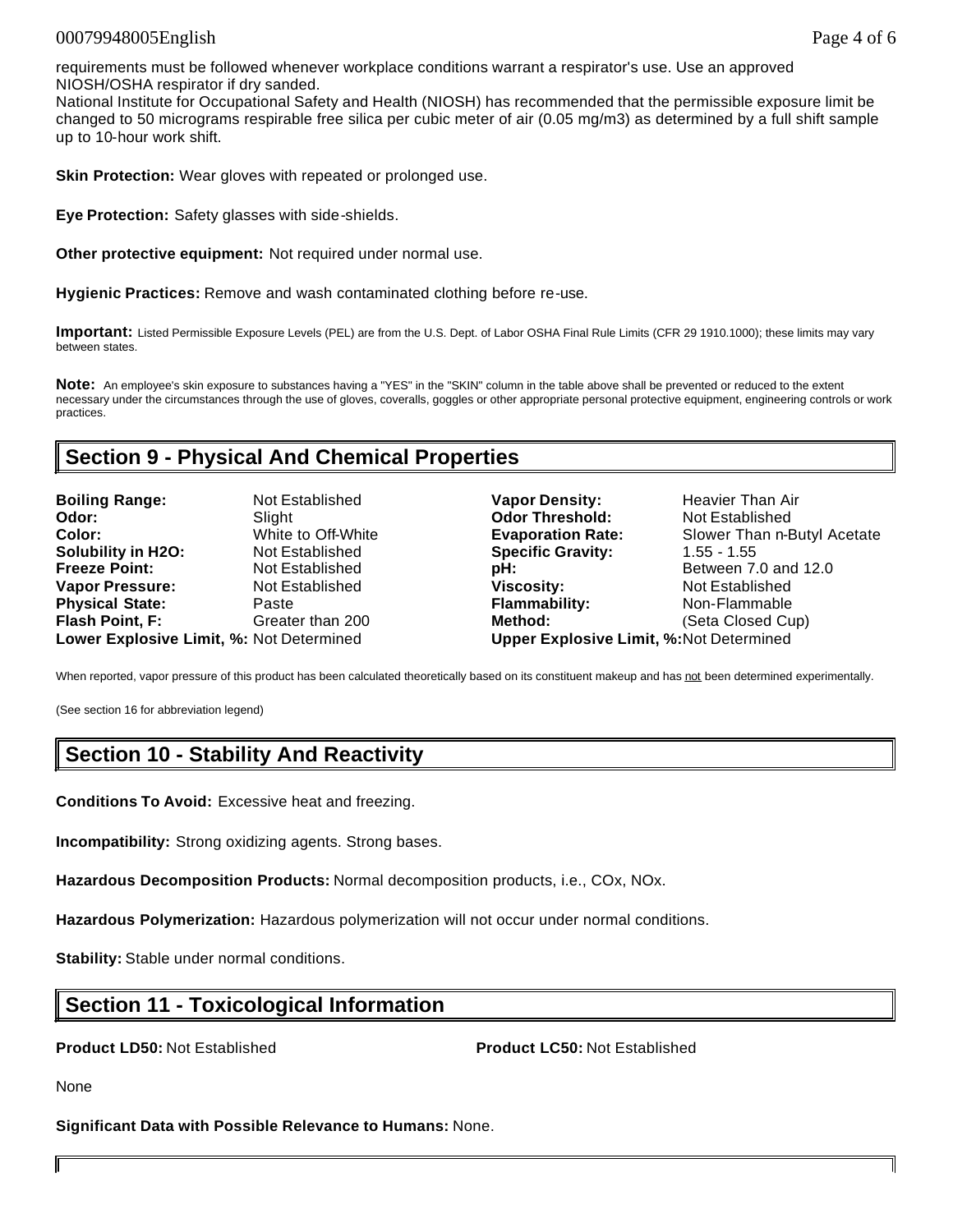**Ecological Information:** Ecological injuries are not known or expected under normal use.

## **Section 13 - Disposal Information**

**Disposal Information:** Dispose of material in accordance with all federal, state and local regulations. State and Local regulations/restrictions are complex and may differ from Federal regulations. Responsibility for proper waste disposal is with the owner of the waste.

**EPA Waste Code if Discarded (40 CFR Section 261):** None.

## **Section 14 - Transportation Information**

| <b>DOT Proper Shipping</b><br>Name: | Not Regulated. | <b>Packing Group:</b>    | N.A. |
|-------------------------------------|----------------|--------------------------|------|
| <b>DOT Technical Name:</b>          | N.A.           | <b>Hazard Subclass:</b>  | N.A  |
| <b>DOT Hazard Class:</b>            | N.A.           | <b>DOT UN/NA Number:</b> | N.A  |

Note: The shipping information provided is applicable for domestic ground transport only. Different categorization may apply if shipped via other modes of transportation and/or to non-domestic destinations.

## **Section 15 - Regulatory Information**

### **CERCLA - SARA Hazard Category:**

This product has been reviewed according to the EPA 'Hazard Categories' promulgated under Sections 311 and 312 of the Superfund Amendment and Reauthorization Act of 1986 (SARA Title III) and is considered, under applicable definitions, to meet the following categories:

Immediate Health Hazard, Chronic Health Hazard

### **SARA Section 313:**

This product contains the following substances subject to the reporting requirements of Section 313 of Title III of the Superfund Amendment and Reauthorization Act of 1986 and 40 CFR part 372:

None

### **Toxic Substances Control Act:**

All ingredients in this product are either on TSCA inventory list, or otherwise exempt.

This product contains the following chemical substances subject to the reporting requirements of TSCA 12(B) if exported from the United States:

None

### **New Jersey Right-to-Know:**

The following materials are non-hazardous, but are among the top five components in this product:

| ~-<br>'hamiag<br><b>Name</b><br>∟aı | $\sim$<br>ıha L |
|-------------------------------------|-----------------|
| Non-Hazardous Polymer               | Proprietary     |
|                                     |                 |